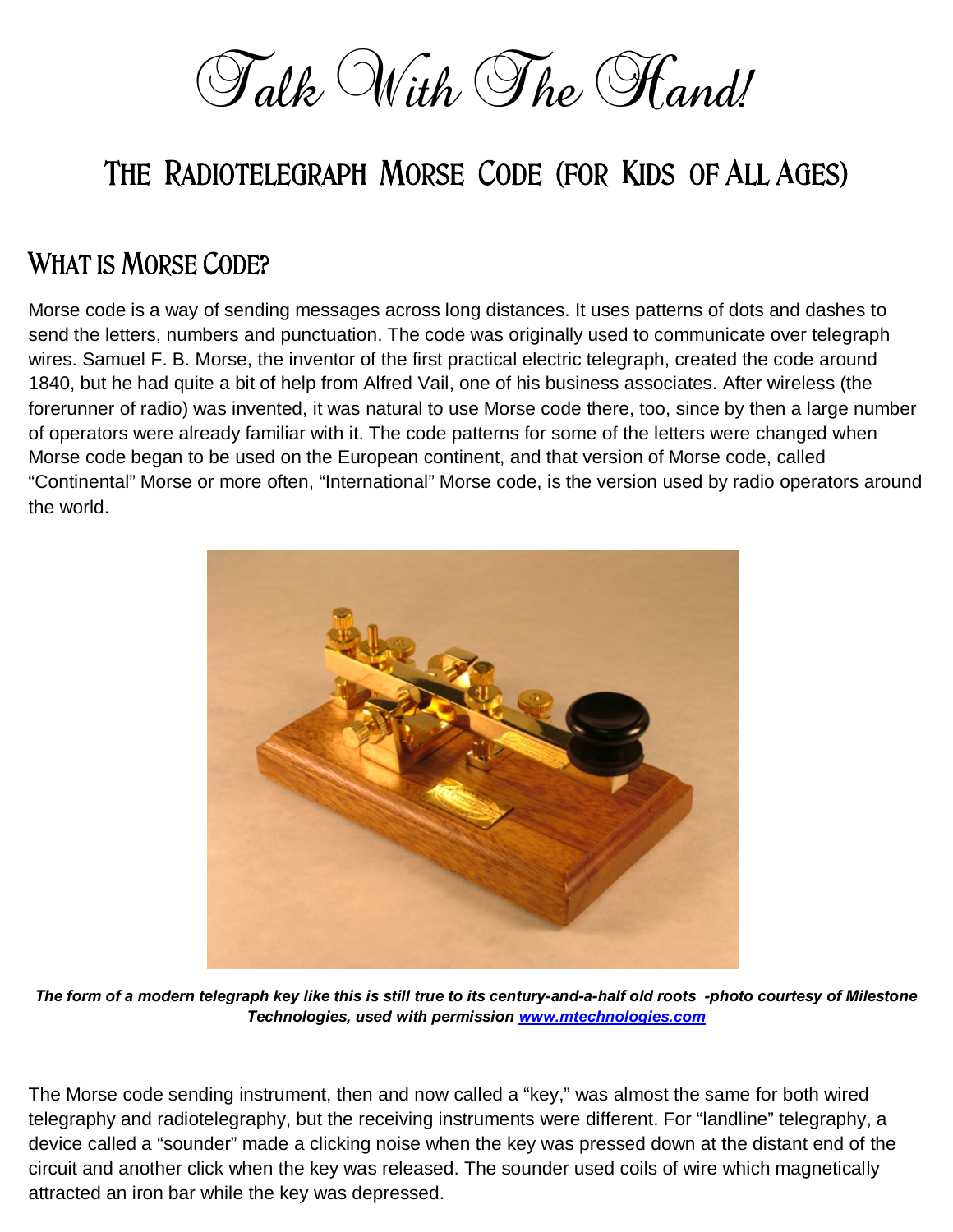

*A modern reproduction telegraph sounder -photo courtesy of Milestone Technologies, used with permission [www.mtechnologies.com](http://www.mtechnologies.com)*

When spark-gap wireless came into being, the sounder was replaced with headphones, and they would make a hissing or sizzling noise when the key was down. When wireless became radio, the sound became a steady musical tone, maybe heard through a loudspeaker. It takes some practice for an experienced radio operator to make sense of the old fashioned sounder and its clickety-clacking!

Once Morse code began being sent over radio, people started thinking about the dots and dashes in a different way. They thought the dots sounded like "dits" and the dashes sounded like "DAHs." It seems to take a bit longer to say DAH than to say dit, and, since the dashes take more time to send than the dots, that worked out just fine and is still the way we think about it.

Learning Morse code by associating the characters with the sounds they make is the best way to become proficient. Memorizing them as dots and dashes makes the brain have to do an extra step in order to recognize the characters, which makes the process of "copying" the code take longer.

## **How is Morse Code Used Today?**

Until very recently, radiotelegraph Morse code was still being used by some government agencies, like the Navy and the Coast Guard, but they don't use it much anymore. They have changed to more "modern" methods of communication, and now Amateur Radio operators are the most visible group of Morse code users. Even though these "ham" operators also have access to the more modern ways, and even though Morse code proficiency is no longer required to get a license, many hams still prefer to use the good old fashioned Morse code, for good reasons:

\*Morse code was the original digital means of communication and is still today the only digital signaling method that can be understood by both people and computers.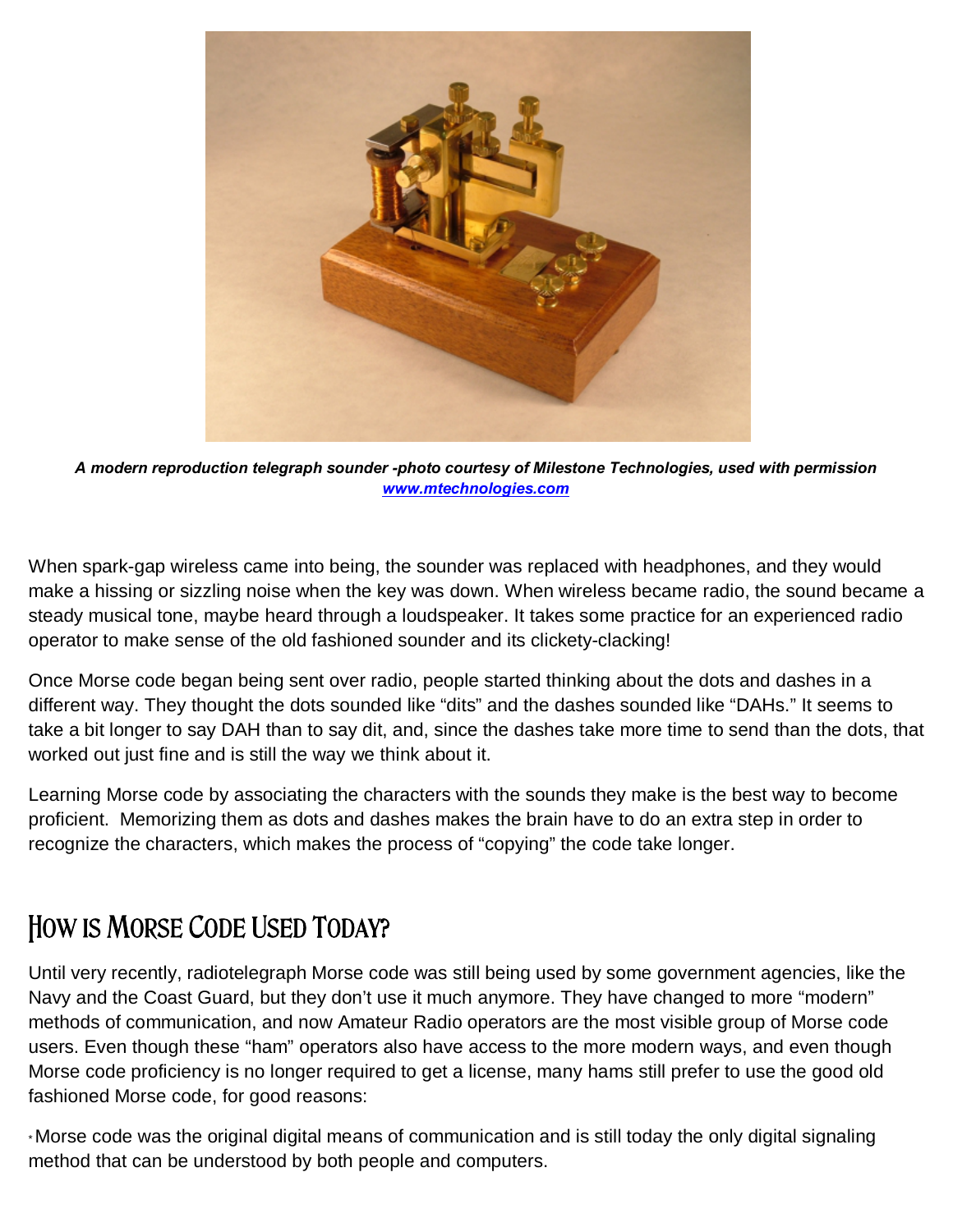\* Morse code can be sent using the simplest and most inexpensive radio equipment.

\* Watt for Watt, a Morse code signal can travel farther than a voice signal and still be understood when conditions do not allow voice transmissions to be understood.

\* You can send Morse code using a whistle, car horn, or a flashlight to summon help during an emergency.

\* Using Morse code, you can exchange information and carry on a simple communication via ham radio with somebody who doesn't even know your language. (How? Just Google "Q Code" and you'll find out!)

Considering all of this, it's little wonder that Morse code continues to find an enthusiastic home within the community of ham radio operators. Here is an assortment of organizations promoting Morse code on the airwaves:

- \* CWops The CW Operators' Club ( [www.cwops.org](http://www.cwops.org) )
- \* FISTS The International Morse Code Preservation Society ( [www.fists.org](http://www.fists.org) )
- \* NAQCC The North American QRP CW Club ( [www.naqcc.info](http://www.naqcc.info) )
- \* SKCC The Straight Key Century Club ( [www.skccgroup.com](http://www.skccgroup.com) )

## **Why Not Give It a Try!**

On the next page is a chart of the Morse code alphabet. Why not write down the patterns for the letters that make up your initials? If the people who've made this paper available to you have set up a code practice station you can try sending them. It's fun and easy, and you will have the satisfaction of using a medium of communication that's been around since 1840 and still going strong!

Even if you take away nothing else from this demonstration, you need to remember the most important Morse code combination: SOS, which is the universal distress call for emergency assistance. It is:

S – di-di-dit

O – DAH-DAH-DAH

S – di-di-dit

It is sent more or less as one continuous string: di-di-dit DAH-DAH-DAH di-di-dit. Depress and release the key quickly to send a dit. Hold the key down about three times as long to send a DAH.

Practice it, and remember it. Some day, it might save your life! And if we've got your curiosity up, check out this link and discover more about the exciting, fascinating world of Amateur Radio:

#### [www.arrl.org/what-is-ham-radio](http://www.arrl.org/what-is-ham-radio)

Maybe you'll get your ham radio license and we'll get a chance to "work" you on the air some day using Morse code! Now, here's that chart with the dits and DAHs for each letter of the alphabet: